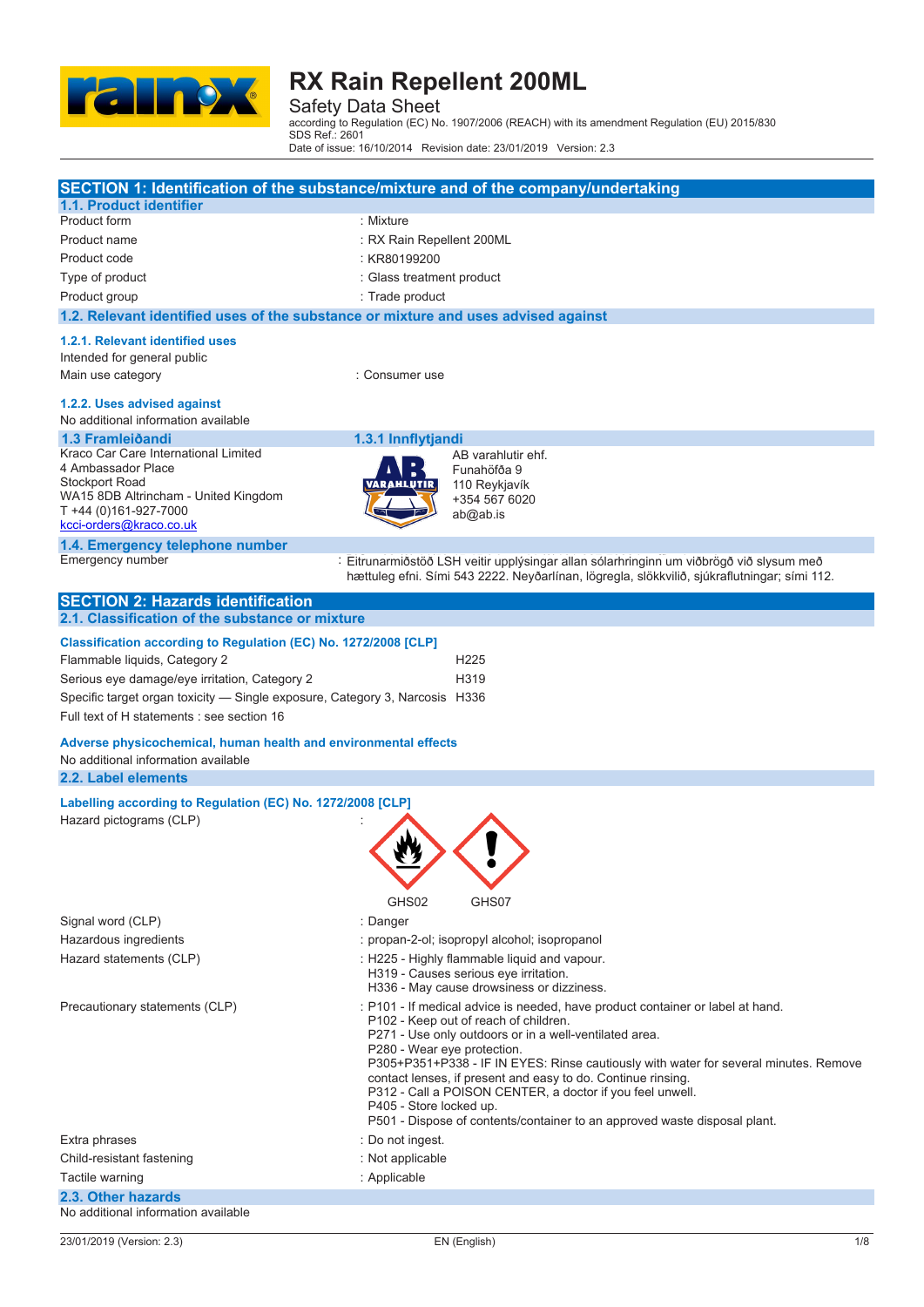Safety Data Sheet according to Regulation (EC) No. 1907/2006 (REACH) with its amendment Regulation (EU) 2015/830

### **SECTION 3: Composition/information on ingredients**

- **3.1. Substances**
- Not applicable

| 3.2. Mixtures                               |                                                                                                       |                                      |                                                                                     |
|---------------------------------------------|-------------------------------------------------------------------------------------------------------|--------------------------------------|-------------------------------------------------------------------------------------|
| <b>Name</b>                                 | <b>Product identifier</b>                                                                             | $\frac{0}{0}$                        | <b>Classification according to</b><br><b>Regulation (EC) No.</b><br>1272/2008 [CLP] |
| ethanol; ethyl alcohol                      | (CAS-No.) 64-17-5<br>(EC-No.) 200-578-6<br>(EC Index-No.) 603-002-00-5<br>(REACH-no) 01-2119457610-43 | $50 - 80$                            | Flam. Lig. 2, H225<br>Eye Irrit. 2, H319                                            |
| propan-2-ol; isopropyl alcohol; isopropanol | (CAS-No.) 67-63-0<br>(EC-No.) 200-661-7<br>(EC Index-No.) 603-117-00-0<br>(REACH-no) 01-2119457558-25 | $10 - 20$                            | Flam. Liq. 2, H225<br>Eye Irrit. 2, H319<br>STOT SE 3, H336                         |
| <b>Specific concentration limits:</b>       |                                                                                                       |                                      |                                                                                     |
| <b>Name</b>                                 | <b>Product identifier</b>                                                                             | <b>Specific concentration limits</b> |                                                                                     |
| ethanol; ethyl alcohol                      | (CAS-No.) 64-17-5<br>(EC-No.) 200-578-6<br>(EC Index-No.) 603-002-00-5<br>(REACH-no) 01-2119457610-43 |                                      | 50 =< C < 100) Eye Irrit. 2, H319                                                   |

Full text of H-statements: see section 16

| <b>SECTION 4: First aid measures</b>                                            |                                                                                                                                                                                     |  |
|---------------------------------------------------------------------------------|-------------------------------------------------------------------------------------------------------------------------------------------------------------------------------------|--|
| 4.1. Description of first aid measures                                          |                                                                                                                                                                                     |  |
| First-aid measures general                                                      | : Never give anything by mouth to an unconscious person. If you feel unwell, seek medical<br>advice (show the label where possible).                                                |  |
| First-aid measures after inhalation                                             | : Remove person to fresh air and keep comfortable for breathing. Call a POISON<br>CENTER/doctor if you feel unwell.                                                                 |  |
| First-aid measures after skin contact                                           | : Rinse skin with water/shower. Take off immediately all contaminated clothing.                                                                                                     |  |
| First-aid measures after eye contact                                            | : Rinse cautiously with water for several minutes. Remove contact lenses, if present and<br>easy to do. Continue rinsing. If eye irritation persists: Get medical advice/attention. |  |
| First-aid measures after ingestion                                              | : Rinse mouth. Do NOT induce vomiting. Obtain emergency medical attention.                                                                                                          |  |
| 4.2. Most important symptoms and effects, both acute and delayed                |                                                                                                                                                                                     |  |
| Symptoms/effects after inhalation                                               | : May cause drowsiness or dizziness.                                                                                                                                                |  |
| Symptoms/effects after eye contact                                              | : Causes serious eye irritation.                                                                                                                                                    |  |
| 4.3. Indication of any immediate medical attention and special treatment needed |                                                                                                                                                                                     |  |
| No additional information available                                             |                                                                                                                                                                                     |  |

| <b>SECTION 5: Firefighting measures</b>                    |                                                                                                                                                                          |  |
|------------------------------------------------------------|--------------------------------------------------------------------------------------------------------------------------------------------------------------------------|--|
| 5.1. Extinguishing media                                   |                                                                                                                                                                          |  |
| Suitable extinguishing media                               | : Foam. Dry powder. Carbon dioxide. Water spray. Sand.                                                                                                                   |  |
| Unsuitable extinguishing media                             | : Do not use a heavy water stream.                                                                                                                                       |  |
| 5.2. Special hazards arising from the substance or mixture |                                                                                                                                                                          |  |
| Fire hazard                                                | : Highly flammable liquid and vapour.                                                                                                                                    |  |
| <b>Explosion hazard</b>                                    | : May form flammable/explosive vapour-air mixture.                                                                                                                       |  |
| 5.3. Advice for firefighters                               |                                                                                                                                                                          |  |
| Firefighting instructions                                  | : Use water spray or fog for cooling exposed containers. Exercise caution when fighting any<br>chemical fire. Prevent fire fighting water from entering the environment. |  |
| Protection during firefighting                             | : Do not enter fire area without proper protective equipment, including respiratory protection.                                                                          |  |

| <b>SECTION 6: Accidental release measures</b>                            |                                                                                                              |     |
|--------------------------------------------------------------------------|--------------------------------------------------------------------------------------------------------------|-----|
| 6.1. Personal precautions, protective equipment and emergency procedures |                                                                                                              |     |
| General measures                                                         | : Remove ignition sources. Use special care to avoid static electric charges. No open<br>flames. No smoking. |     |
| 6.1.1. For non-emergency personnel                                       |                                                                                                              |     |
| Emergency procedures                                                     | : Evacuate unnecessary personnel.                                                                            |     |
| 6.1.2. For emergency responders                                          |                                                                                                              |     |
| Protective equipment                                                     | : Equip cleanup crew with proper protection. Avoid breathing<br>dust/fume/gas/mist/vapours/spray.            |     |
| 23/01/2019 (Version: 2.3)                                                | EN (English)                                                                                                 | 2/8 |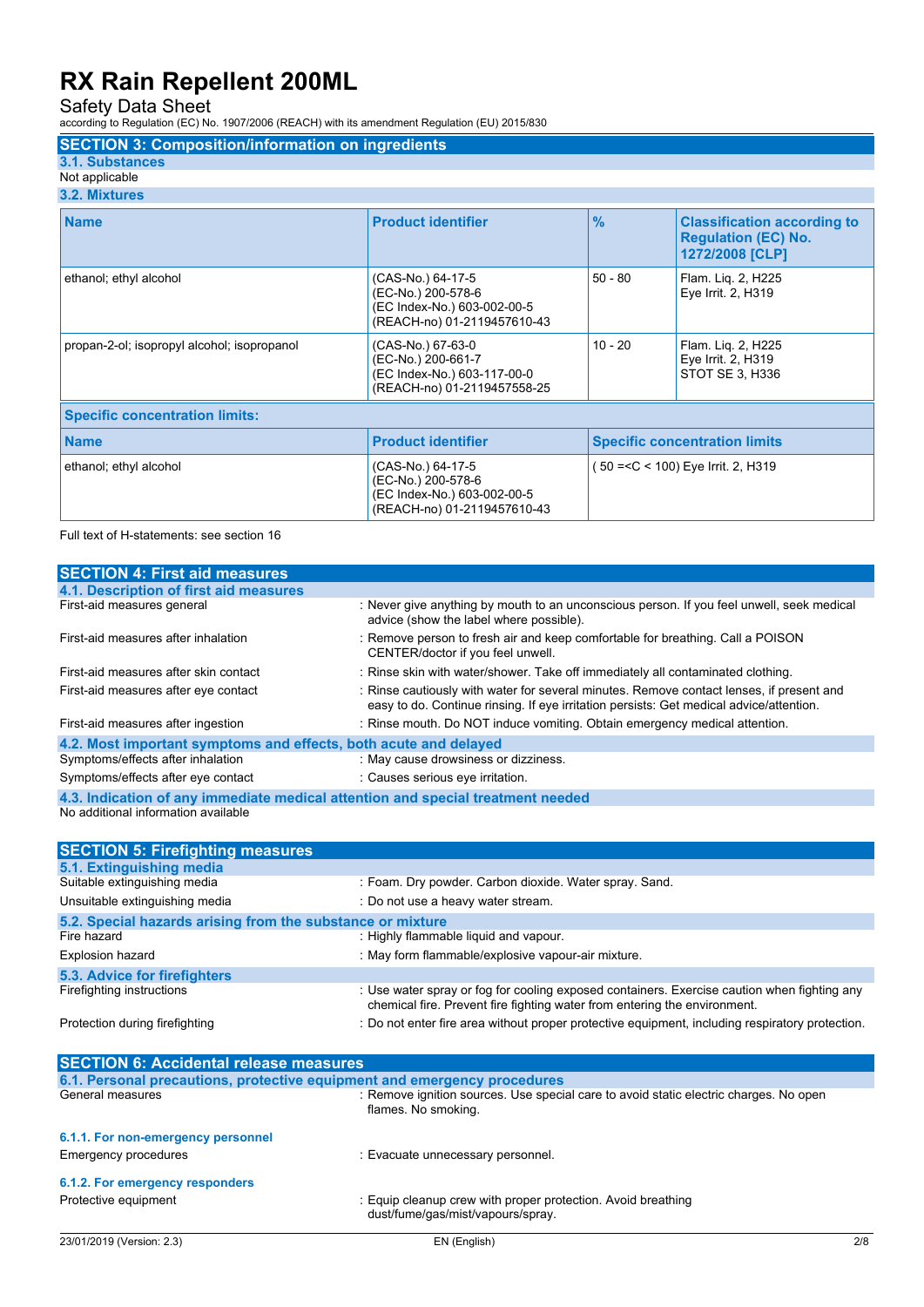Safety Data Sheet

according to Regulation (EC) No. 1907/2006 (REACH) with its amendment Regulation (EU) 2015/830

| Emergency procedures                                                                                    | ::Ventilate area. |  |
|---------------------------------------------------------------------------------------------------------|-------------------|--|
| <b>6.2. Environmental precautions</b>                                                                   |                   |  |
| Prevent entry to sewers and public waters. Notify authorities if liquid enters sewers or public waters. |                   |  |
| 6.3. Methods and material for containment and cleaning up                                               |                   |  |

Methods for cleaning up : Soak up spills with inert solids, such as clay or diatomaceous earth as soon as possible. Collect spillage. Store away from other materials.

### **6.4. Reference to other sections**

See Heading 8. Exposure controls and personal protection.

| <b>SECTION 7: Handling and storage</b>                            |                                                                                                                                                                                                                                                                                                                                                                      |
|-------------------------------------------------------------------|----------------------------------------------------------------------------------------------------------------------------------------------------------------------------------------------------------------------------------------------------------------------------------------------------------------------------------------------------------------------|
| 7.1. Precautions for safe handling                                |                                                                                                                                                                                                                                                                                                                                                                      |
| Additional hazards when processed                                 | : Handle empty containers with care because residual vapours are flammable.                                                                                                                                                                                                                                                                                          |
| Precautions for safe handling                                     | : Wash hands and other exposed areas with mild soap and water before eating, drinking or<br>smoking and when leaving work. Provide good ventilation in process area to prevent<br>formation of vapour. No open flames. No smoking. Use only non-sparking tools. Avoid<br>breathing dust/fume/gas/mist/vapours/spray. Use only outdoors or in a well-ventilated area. |
| Hygiene measures                                                  | : Wash hands, forearms and face thoroughly after handling.                                                                                                                                                                                                                                                                                                           |
| 7.2. Conditions for safe storage, including any incompatibilities |                                                                                                                                                                                                                                                                                                                                                                      |
| <b>Technical measures</b>                                         | : Proper grounding procedures to avoid static electricity should be followed. Ground/bond<br>container and receiving equipment. Use explosion-proof electrical/ventilating/lighting<br>equipment.                                                                                                                                                                    |
| Storage conditions                                                | : Keep only in the original container in a cool, well ventilated place away from : Keep in<br>fireproof place. Keep container tightly closed.                                                                                                                                                                                                                        |
| Incompatible products                                             | : Strong bases. Strong acids.                                                                                                                                                                                                                                                                                                                                        |
| Incompatible materials                                            | : Sources of ignition. Direct sunlight. Heat sources.                                                                                                                                                                                                                                                                                                                |
| 7.3. Specific end use(s)                                          |                                                                                                                                                                                                                                                                                                                                                                      |
| No additional information available                               |                                                                                                                                                                                                                                                                                                                                                                      |

| <b>SECTION 8: Exposure controls/personal protection</b>         |                        |  |
|-----------------------------------------------------------------|------------------------|--|
| 8.1. Control parameters                                         |                        |  |
| propan-2-ol; isopropyl alcohol; isopropanol (67-63-0)           |                        |  |
| TRGS 900 Local name                                             | Propan-2-ol            |  |
| TRGS 900 Occupational exposure limit value (mg/m <sup>3</sup> ) | 500 mg/ $m3$           |  |
| TRGS 900 Occupational exposure limit value (ppm)                | 200 ppm                |  |
| TRGS 900 Limitation of exposure peaks (mg/m <sup>3</sup> )      | 1000 mg/m <sup>3</sup> |  |
| TRGS 900 Limitation of exposure peaks (ppm)                     | 400 ppm                |  |
| TRGS 900 Limitation of exposure peaks                           | 2(II)                  |  |
| TRGS 900 Remark                                                 | DFG:Y                  |  |
| <b>TRGS 900 Regulatory reference</b>                            | <b>TRGS900</b>         |  |
| TRGS 910 Acceptable concentration notes                         |                        |  |
| Local name                                                      | <b>UK</b>              |  |
| WEL TWA $(mg/m3)$                                               | 999 mg/m <sup>3</sup>  |  |
| WEL TWA (ppm)                                                   | 400 ppm                |  |
| WEL STEL (mg/m <sup>3</sup> )                                   | 1250 mg/m $3$          |  |
| WEL STEL (ppm)                                                  | 500 ppm                |  |
|                                                                 |                        |  |

| ethanol; ethyl alcohol (64-17-5)                   |                                                                 |                       |
|----------------------------------------------------|-----------------------------------------------------------------|-----------------------|
| Germany                                            | TRGS 900 Local name                                             | Ethanol               |
| Germany                                            | TRGS 900 Occupational exposure limit value (mg/m <sup>3</sup> ) | 960 mg/m <sup>3</sup> |
| Germany                                            | TRGS 900 Occupational exposure limit value (ppm)                | 500 ppm               |
| DFG.Y<br>TRGS 900 Remark<br>Germany                |                                                                 |                       |
| TRGS 910 Acceptable concentration notes<br>Germany |                                                                 |                       |
| 00 Evnonum controlo                                |                                                                 |                       |

**8.2. Exposure controls**

**Personal protective equipment:**

Avoid all unnecessary exposure.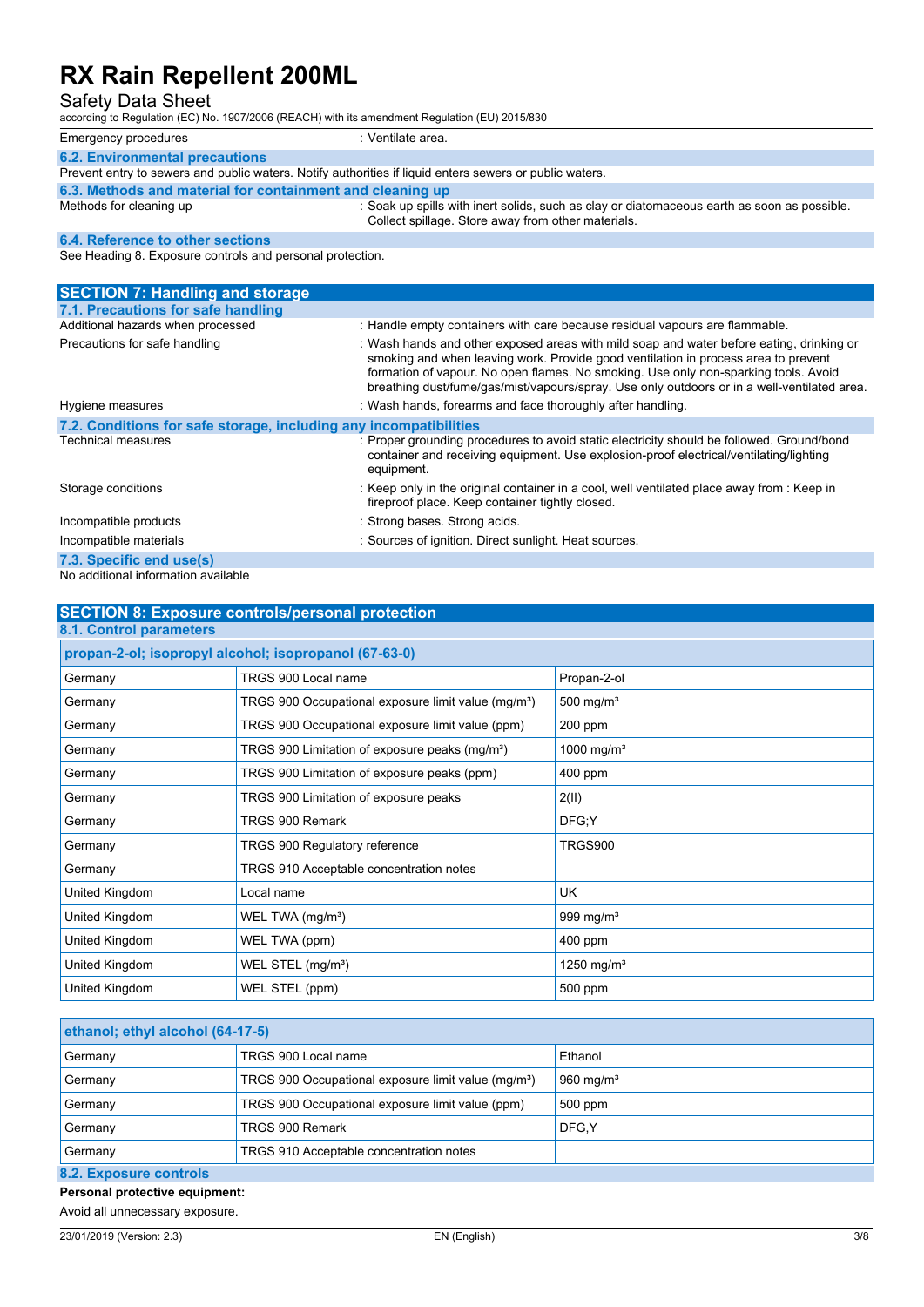Safety Data Sheet according to Regulation (EC) No. 1907/2006 (REACH) with its amendment Regulation (EU) 2015/830

### **Hand protection:**

Chemical resistant gloves (according to European standard NF EN 374 or equivalent). Neoprene or nitrile rubber gloves. Detection time> 8 hours, thickness =  $0.12$  mm.

### **Eye protection:**

#### Chemical goggles or safety glasses

#### **Respiratory protection:**

Where exposure through inhalation may occur from use, respiratory protection equipment is recommended

#### **Other information:**

Do not eat, drink or smoke during use.

| <b>SECTION 9: Physical and chemical properties</b>         |                                       |  |
|------------------------------------------------------------|---------------------------------------|--|
| 9.1. Information on basic physical and chemical properties |                                       |  |
| Physical state                                             | : Liquid                              |  |
| Colour                                                     | : Colourless.                         |  |
| Odour                                                      | : characteristic.                     |  |
| Odour threshold                                            | : No data available                   |  |
| рH                                                         | $: < = 3$                             |  |
| Relative evaporation rate (butylacetate=1)                 | : No data available                   |  |
| Melting point                                              | : No data available                   |  |
| Freezing point                                             | : No data available                   |  |
| Boiling point                                              | : 78 - 250 $^{\circ}$ C               |  |
| Flash point                                                | : $\approx$ 12 °C                     |  |
| Auto-ignition temperature                                  | : No data available                   |  |
| Decomposition temperature                                  | : No data available                   |  |
| Flammability (solid, gas)                                  | : Highly flammable liquid and vapour. |  |
| Vapour pressure                                            | : No data available                   |  |
| Vapour pressure at 50 °C                                   | $:$ <= 1100 hPa                       |  |
| Relative vapour density at 20 °C                           | : No data available                   |  |
| Relative density                                           | : 0.806                               |  |
| Solubility                                                 | : No data available                   |  |
| Log Pow                                                    | : No data available                   |  |
| Viscosity, kinematic                                       | : No data available                   |  |
| Viscosity, dynamic                                         | : No data available                   |  |
| Explosive properties                                       | : No data available                   |  |
| Oxidising properties                                       | : No data available                   |  |
| <b>Explosive limits</b>                                    | : No data available                   |  |
| 9.2. Other information<br>.                                |                                       |  |

No additional information available

| <b>SECTION 10: Stability and reactivity</b>                                                                     |
|-----------------------------------------------------------------------------------------------------------------|
| <b>10.1. Reactivity</b>                                                                                         |
| No additional information available                                                                             |
| <b>10.2. Chemical stability</b>                                                                                 |
| Highly flammable liquid and vapour. May form flammable/explosive vapour-air mixture.                            |
| 10.3. Possibility of hazardous reactions                                                                        |
| Not established.                                                                                                |
| 10.4. Conditions to avoid                                                                                       |
| Direct sunlight. Extremely high or low temperatures. Open flame.                                                |
| 10.5. Incompatible materials                                                                                    |
| Strong acids. Strong bases.                                                                                     |
| 10.6. Hazardous decomposition products                                                                          |
| fume. Carbon monoxide. Carbon dioxide. May release flammable gases.                                             |
|                                                                                                                 |
| <b>SECTION 11: Toxicological information</b>                                                                    |
| did identification and a construction of the control of the state of the state of the state of the state of the |

| SECTION 11: Toxicological information      |                  |
|--------------------------------------------|------------------|
| 11.1. Information on toxicological effects |                  |
| Acute toxicity (oral)                      | : Not classified |
| Acute toxicity (dermal)                    | : Not classified |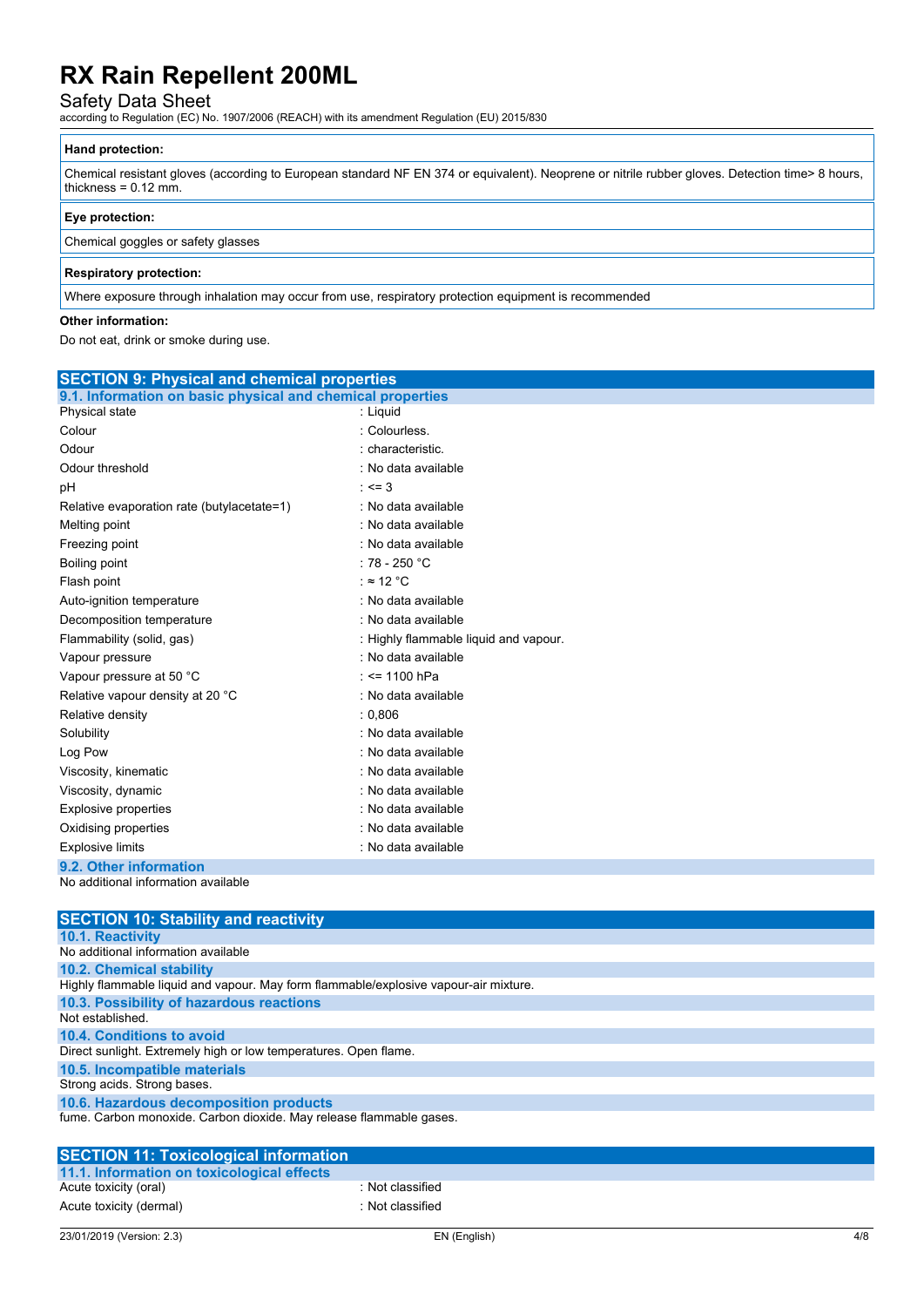Safety Data Sheet according to Regulation (EC) No. 1907/2006 (REACH) with its amendment Regulation (EU) 2015/830

| Acute toxicity (inhalation)                           | : Not classified            |  |
|-------------------------------------------------------|-----------------------------|--|
| propan-2-ol; isopropyl alcohol; isopropanol (67-63-0) |                             |  |
| LD50 oral rat                                         | $> 25000$ mg/m <sup>3</sup> |  |
| LD50 dermal rat                                       | 13900 mg/kg                 |  |
| LC50 inhalation rat (mq/l)                            | 5840 mg/kg                  |  |

| ethanol; ethyl alcohol (64-17-5)                       |                                                                     |
|--------------------------------------------------------|---------------------------------------------------------------------|
| LD50 oral rat                                          | 6200 - 15000 mg/kg                                                  |
| LD50 oral                                              | 10470 mg/kg                                                         |
| LD50 dermal                                            | 15800 mg/kg                                                         |
| LC50 inhalation rat (mg/l)                             | $> 50$ mg/m <sup>3</sup>                                            |
| Skin corrosion/irritation                              | : Not classified                                                    |
|                                                        | $pH: \leq 3$                                                        |
| Additional information                                 | : Based on available data, the classification criteria are not met  |
| Serious eye damage/irritation                          | : Causes serious eye irritation.                                    |
|                                                        | $pH: \le 3$                                                         |
| Respiratory or skin sensitisation                      | : Not classified                                                    |
| Additional information                                 | : Based on available data, the classification criteria are not met  |
| Germ cell mutagenicity                                 | : Not classified                                                    |
| Additional information                                 | : Based on available data, the classification criteria are not met  |
| Carcinogenicity                                        | : Not classified                                                    |
| Additional information                                 | : Based on available data, the classification criteria are not met  |
| Reproductive toxicity                                  | : Not classified                                                    |
| Additional information                                 | : Based on available data, the classification criteria are not met  |
| STOT-single exposure                                   | : May cause drowsiness or dizziness.                                |
| STOT-repeated exposure                                 | Not classified                                                      |
| Additional information                                 | : Based on available data, the classification criteria are not met  |
| Aspiration hazard                                      | : Not classified                                                    |
| Additional information                                 | : Based on available data, the classification criteria are not met  |
| Potential adverse human health effects and<br>symptoms | : Based on available data, the classification criteria are not met. |

| <b>SECTION 12: Ecological information</b>             |                  |  |
|-------------------------------------------------------|------------------|--|
| <b>12.1. Toxicity</b>                                 |                  |  |
| Acute aguatic toxicity                                | : Not classified |  |
| Chronic aquatic toxicity                              | : Not classified |  |
| propan-2-ol; isopropyl alcohol; isopropanol (67-63-0) |                  |  |
| EC50 Daphnia 1                                        | 10100 mg/l 48h   |  |

| ethanol; ethyl alcohol (64-17-5)                      |                  |  |
|-------------------------------------------------------|------------------|--|
| LC50 fish 1                                           | 11200 mg/l       |  |
| ErC50 (algae)                                         | 275 mg/l         |  |
| 12.2. Persistence and degradability                   |                  |  |
| <b>RX Rain Repellent 200ML</b>                        |                  |  |
| Persistence and degradability                         | Not established. |  |
| 12.3. Bioaccumulative potential                       |                  |  |
| <b>RX Rain Repellent 200ML</b>                        |                  |  |
| Bioaccumulative potential                             | Not established. |  |
|                                                       |                  |  |
| propan-2-ol: jeonropyl alcohol: jeonropanol (67-63-0) |                  |  |

| propan-2-ol; isopropyl alcohol; isopropanol (67-63-0) |      |
|-------------------------------------------------------|------|
| $ $ Log Pow                                           | 0,05 |
|                                                       |      |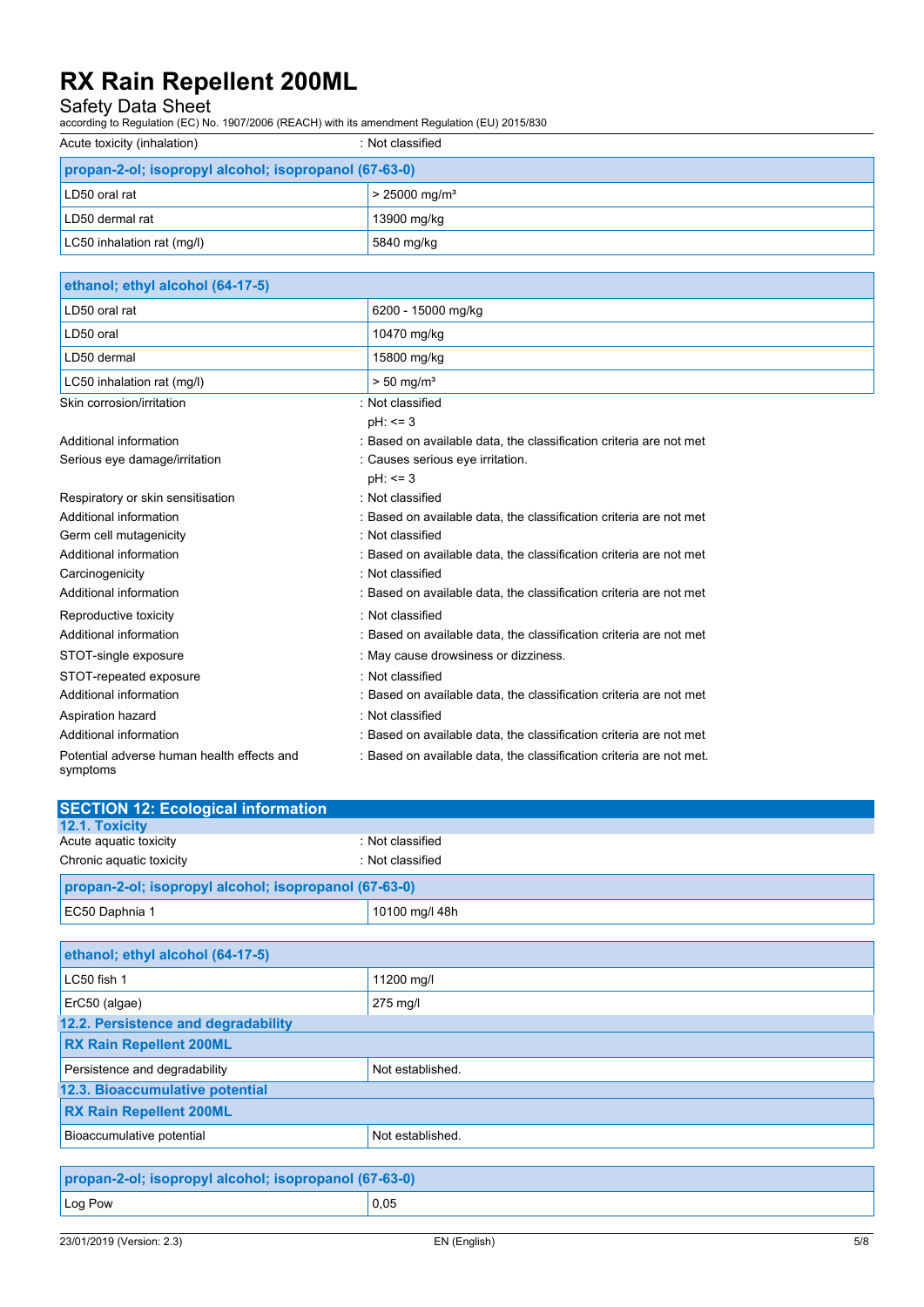Safety Data Sheet according to Regulation (EC) No. 1907/2006 (REACH) with its amendment Regulation (EU) 2015/830

| Bioaccumulative potential                | Low potential (1).                  |  |
|------------------------------------------|-------------------------------------|--|
| 12.4. Mobility in soil                   |                                     |  |
| No additional information available      |                                     |  |
| 12.5. Results of PBT and vPvB assessment |                                     |  |
| No additional information available      |                                     |  |
| 12.6. Other adverse effects              |                                     |  |
| Additional information                   | : Avoid release to the environment. |  |

| <b>SECTION 13: Disposal considerations</b> |                                                                                                                                                                                                                                             |
|--------------------------------------------|---------------------------------------------------------------------------------------------------------------------------------------------------------------------------------------------------------------------------------------------|
| 13.1. Waste treatment methods              |                                                                                                                                                                                                                                             |
| Product/Packaging disposal recommendations | : Dispose in a safe manner in accordance with local/national regulations. Dispose of<br>contents/container to hazardous or special waste collection point, in accordance with local,<br>regional, national and/or international regulation. |
| Additional information                     | : Handle empty containers with care because residual vapours are flammable.                                                                                                                                                                 |
| Ecology - waste materials                  | : Avoid release to the environment.                                                                                                                                                                                                         |

**SECTION 14: Transport information** In accordance with ADR / RID / IMDG / IATA / ADN **ADR IMDG IATA ADN RID**

| 14.1. UN number                                                                                        |                                                                                                 |                                            |                                            |                                            |
|--------------------------------------------------------------------------------------------------------|-------------------------------------------------------------------------------------------------|--------------------------------------------|--------------------------------------------|--------------------------------------------|
| <b>UN 1993</b>                                                                                         | <b>UN 1993</b>                                                                                  | <b>UN 1993</b>                             | <b>UN 1993</b>                             | <b>UN 1993</b>                             |
| 14.2. UN proper shipping name                                                                          |                                                                                                 |                                            |                                            |                                            |
| FLAMMABLE LIQUID.<br><b>N.O.S.</b>                                                                     | FLAMMABLE LIQUID,<br>N.O.S.                                                                     | Flammable liquid, n.o.s.                   | FLAMMABLE LIQUID.<br><b>N.O.S.</b>         | FLAMMABLE LIQUID,<br>N.O.S.                |
| <b>Transport document description</b>                                                                  |                                                                                                 |                                            |                                            |                                            |
| UN 1993 FLAMMABLE<br>LIQUID, N.O.S.<br>(CONTAINS ETHYL<br>ALCOHOL, ISOPROPYL<br>ALCOHOL), 3, II, (D/E) | UN 1993 FLAMMABLE<br>LIQUID, N.O.S.<br>(CONTAINS ETHYL<br>ALCOHOL, ISOPROPYL<br>ALCOHOL), 3, II | UN 1993 Flammable liquid,<br>n.o.s., 3, II | UN 1993 FLAMMABLE<br>LIQUID, N.O.S., 3, II | UN 1993 FLAMMABLE<br>LIQUID, N.O.S., 3, II |
| 14.3. Transport hazard class(es)                                                                       |                                                                                                 |                                            |                                            |                                            |
| 3                                                                                                      | 3                                                                                               | 3                                          | 3                                          | 3                                          |
|                                                                                                        |                                                                                                 |                                            | <u>V</u>                                   |                                            |
| 14.4. Packing group                                                                                    |                                                                                                 |                                            |                                            |                                            |
| Ш                                                                                                      | $\mathsf{II}$                                                                                   | $\mathbf{II}$                              | $\mathbf{II}$                              | $\ensuremath{\mathsf{II}}$                 |
| <b>14.5. Environmental hazards</b>                                                                     |                                                                                                 |                                            |                                            |                                            |
| Dangerous for the<br>environment : No                                                                  | Dangerous for the<br>environment : No<br>Marine pollutant : No                                  | Dangerous for the<br>environment : No      | Dangerous for the<br>environment : No      | Dangerous for the<br>environment : No      |
| No supplementary information available                                                                 |                                                                                                 |                                            |                                            |                                            |
| 14.6. Special precautions for user                                                                     |                                                                                                 |                                            |                                            |                                            |
| <b>Overland transport</b>                                                                              |                                                                                                 |                                            |                                            |                                            |
| Classification code (ADR)                                                                              | $E$ F1                                                                                          |                                            |                                            |                                            |
| Special provisions (ADR)                                                                               |                                                                                                 | : 274, 601, 640D                           |                                            |                                            |
| Limited quantities (ADR)                                                                               | : 11                                                                                            |                                            |                                            |                                            |
| Excepted quantities (ADR)                                                                              | E2                                                                                              |                                            |                                            |                                            |
| Packing instructions (ADR)                                                                             |                                                                                                 | : P001, IBC02, R001                        |                                            |                                            |
| Mixed packing provisions (ADR)                                                                         | : MP19                                                                                          |                                            |                                            |                                            |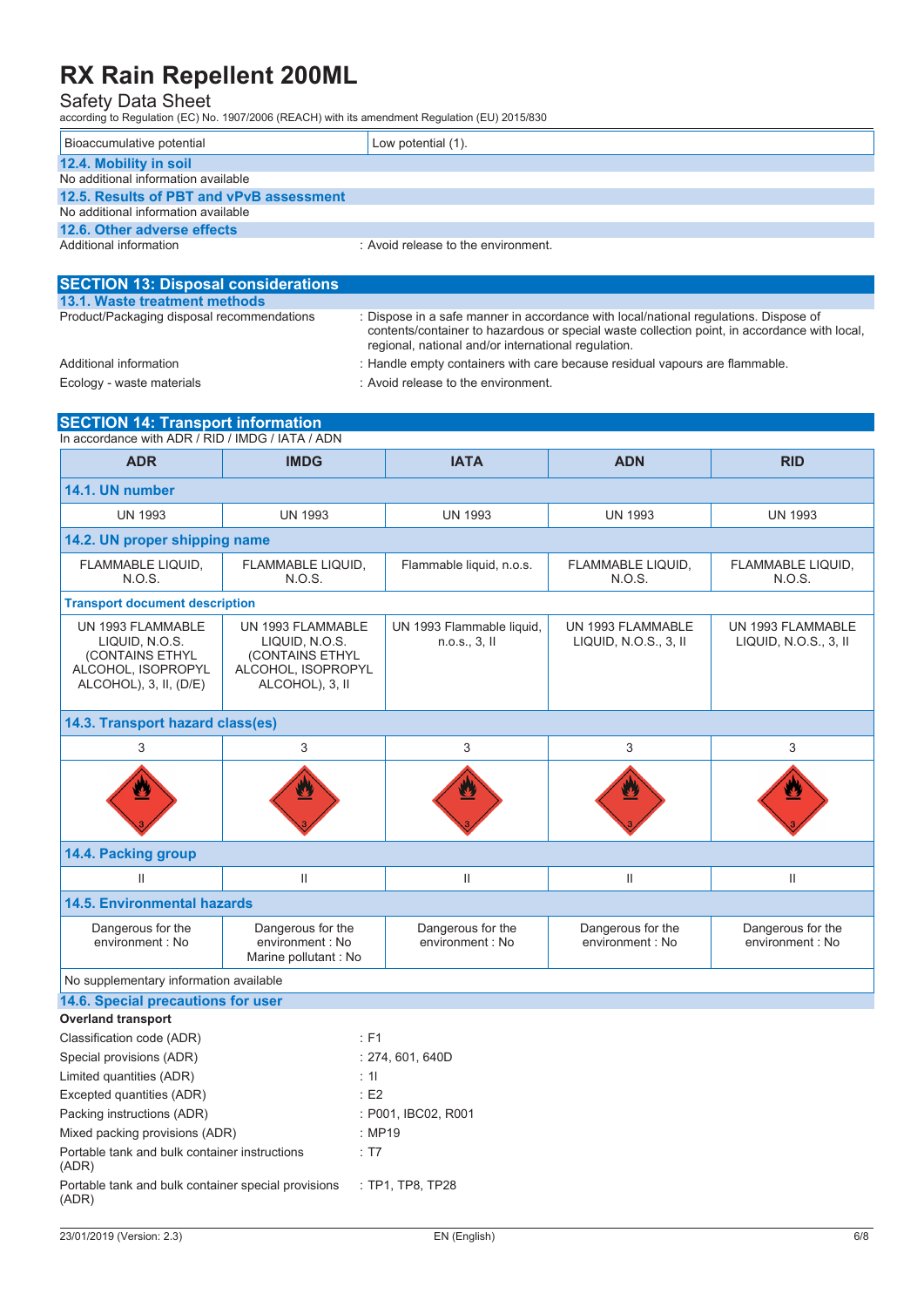Safety Data Sheet

1907/2006 (REACH) with its amendment Regulation (EU) 2015/830

| $according$ to Regulation (EC) No. 1907/2006 (REACH) with its amendment Regulation (EU) 2015/830 |                     |
|--------------------------------------------------------------------------------------------------|---------------------|
| Tank code (ADR)                                                                                  | : LGBF              |
| Vehicle for tank carriage                                                                        | : FL                |
| Transport category (ADR)                                                                         | : 2                 |
| Special provisions for carriage - Operation (ADR)                                                | : S2, S20           |
| Hazard identification number (Kemler No.)                                                        | : 33                |
| Orange plates                                                                                    | $\frac{33}{1993}$   |
| Tunnel restriction code (ADR)                                                                    | : D/E               |
| <b>Transport by sea</b>                                                                          |                     |
| Special provisions (IMDG)                                                                        | : 274               |
| Limited quantities (IMDG)                                                                        | :1L                 |
| Excepted quantities (IMDG)                                                                       | : E2                |
| Packing instructions (IMDG)                                                                      | : P001              |
| IBC packing instructions (IMDG)                                                                  | : IBCO2             |
| Tank instructions (IMDG)                                                                         | : T7                |
| Tank special provisions (IMDG)                                                                   | : TP1, TP8, TP28    |
| EmS-No. (Fire)                                                                                   | $:$ F-E             |
| EmS-No. (Spillage)                                                                               | : S-E               |
| Stowage category (IMDG)                                                                          | : В                 |
| Air transport                                                                                    |                     |
| PCA Excepted quantities (IATA)                                                                   | E2                  |
| PCA Limited quantities (IATA)                                                                    | $:$ Y341            |
| PCA limited quantity max net quantity (IATA)                                                     | : 1L                |
| PCA packing instructions (IATA)                                                                  | :353                |
| PCA max net quantity (IATA)                                                                      | : 5L                |
| CAO packing instructions (IATA)                                                                  | :364                |
| CAO max net quantity (IATA)                                                                      | : 60L               |
| Special provisions (IATA)                                                                        | : A3                |
| ERG code (IATA)                                                                                  | : 3H                |
| Inland waterway transport                                                                        |                     |
| Classification code (ADN)                                                                        | : F1                |
| Special provisions (ADN)                                                                         | : 274, 601, 640D    |
| Limited quantities (ADN)                                                                         | : 1 L               |
| Excepted quantities (ADN)                                                                        | : E2                |
| Carriage permitted (ADN)                                                                         | : T                 |
| Equipment required (ADN)                                                                         | $:$ PP, EX, A       |
| Ventilation (ADN)                                                                                | : VE01              |
| Number of blue cones/lights (ADN)                                                                | : 1                 |
| <b>Rail transport</b>                                                                            |                     |
| Classification code (RID)                                                                        | : F1                |
| Special provisions (RID)                                                                         | :274, 601, 640D     |
| Limited quantities (RID)                                                                         | : 1L                |
| Excepted quantities (RID)                                                                        | E2                  |
| Packing instructions (RID)                                                                       | : P001, IBC02, R001 |
| Mixed packing provisions (RID)                                                                   | : MP19              |
| Portable tank and bulk container instructions (RID)                                              | : T7                |
| Portable tank and bulk container special provisions<br>(RID)                                     | : TP1, TP8, TP28    |
| Tank codes for RID tanks (RID)                                                                   | : LGBF              |
| Transport category (RID)                                                                         | : 2                 |
| Colis express (express parcels) (RID)                                                            | $:$ CE7             |
| Hazard identification number (RID)                                                               | :33                 |
| 14.7. Transport in bulk according to Annex II of Marpol and the IBC Code                         |                     |
| Not applicable                                                                                   |                     |